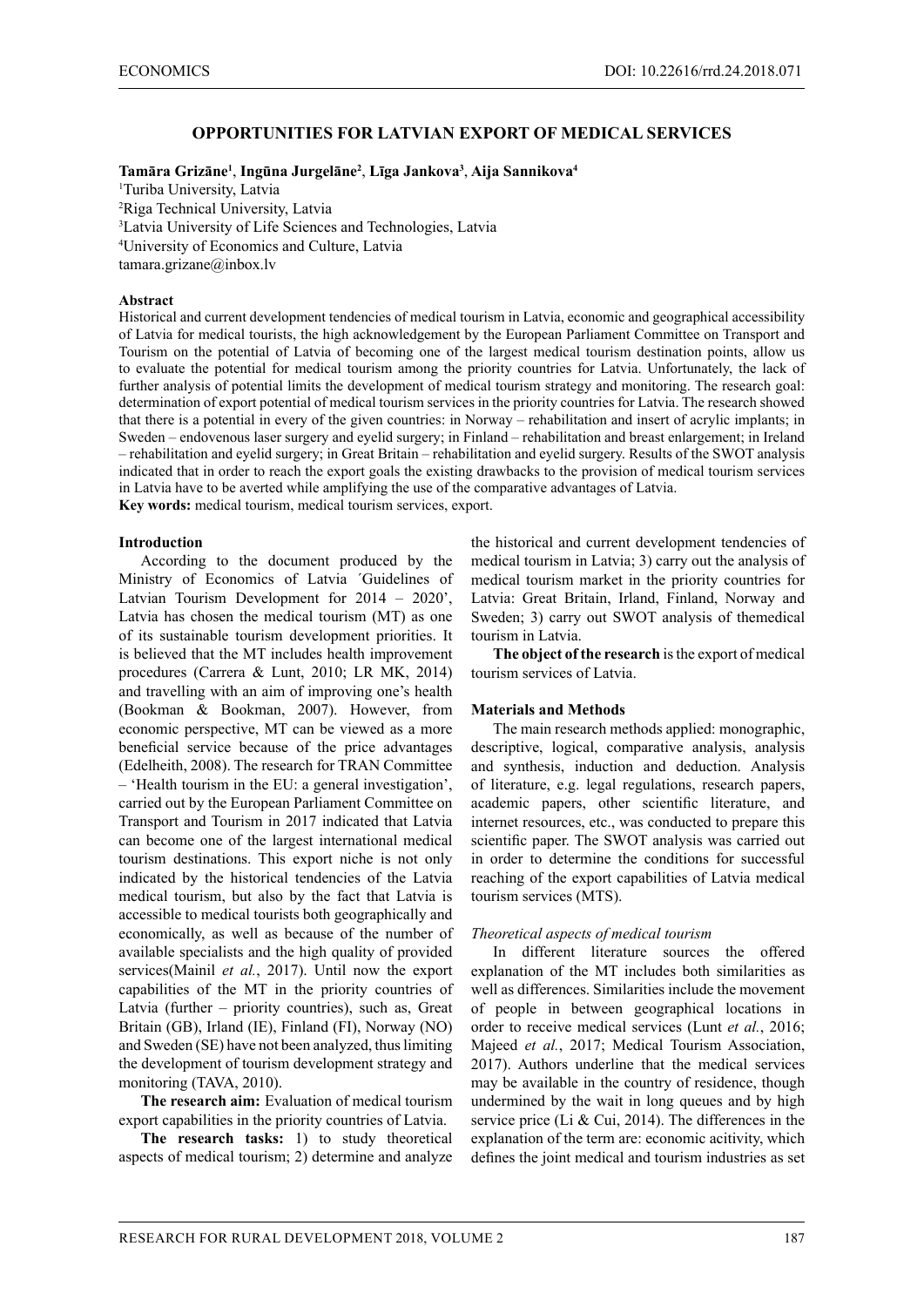on the goal of receiving and offering medical services, or as ensuring of continuous growth of the multibillion dollar industry which makes countries compete in the area of medical standards and offered service quality, while maintaining the lowest possible price for the offered medical services (Bookman, 2015; Sandberg, 2017).

The term of the subject of the medical tourism – 'medical tourist' (Mt) is likewise debatable and can be explained – as a person which is travelling to different region or country with a goal of receiving more accessible, higher quality and cheaper services. Often people choose to visit foreign countries in order to receive medical services which are not available in their country of residence, for instance, euthanasia (i.e. assisted suicide) (Cohen, 2015).

In the context of Europe, the protection of Mt rights under the Directive 2011/24/EU allows for receiving safe, democratic medical services. Meanwhile, the research carried out by the European Public Health Alliance (EPHA) indicates the lack of accessibility, for instance, due to difference in the level of salary among the EU memberstates, (Legido-Quigley *et al.*, 2011; European Public Health Aliance, 2015). Authors conclude that the MTS can be defined as services with the aim of improving health, and that despite the numerous existing obstacles it is still a very profitable industry.

# *Retrospective in the medical tourism history*

For the comprehensibility of the medical tourism history, the authors divided the observed time line in the following stages: (1) time before Christ (BC) (2) medieval time; (3) renaissance and post-renaissance period (4) the 20th century, and (5) the 21st century. In 4000 BC Ancient Shumeri created the first known health recreation complex with hot baths and temples (Benzier, 2013).The Bronze Age evidence shows that travelling with the aim of health improvement was taking place in the current day territories of Germany, France and Switzerland (Health Tourism, 2017). The roots of MT can be traced to the ancient Greek pilgrims who travelled to the Mediterranian region in the Epidauria Saronikas bay (the small Mediterranean town of Epidauria in the Saronic Gulf). It is believed that the Asclepia Temples was the first registered travel destination of such kind (Balaban & Marano, 2010). After the collapse of the Roman Empire, in the medieval time, the region of Asia became the leading attraction point for medical tourism. The meaning of temples was decreasing while their place was taken by the first hospitals in which travelers were offered medical treatment. However, the renaissance (the 14th – 17th centuries) is believed to be the development period of MT and during that time the term ´spa´ appeared and was used describing the facilities which were more widely available (the 16th century) throughout the Europe (Li  $&$  Ciu, 2016).

MT is one of the phenomena of the 21st century that has attracted both the attention of state and private sector. As a result of globalization, MT has vast opportunities to seek cheaper, more accessible and higher quality services with a possibly shorter waiting period (Carrera & Bridges, 2006; Bakuczb, 2017).

The authors conclude that the history of MT show that people have gone travelling with the aim of health improvement, because the desired medical service has not been available in the country of residence.

## *The current global state of medical tourism*

Already in 2010 Balaban and Marano predicted a sharp yearly rise of MT globally from 600,000 to 750,000 (Balaban & Marano, 2010). However, the reality of the MT field exceeded hopes, with trends in 2017 showing that around  $3 - 4\%$  of world citizens will use international health care and treatment in the next 10 years. Demographic change can be mentioned as the main reason, especially the ageing of many countries' citizens. Already in 2017 the market had reached 439 billion US dollars, but the predicted speed of increase is 25% larger than in 2016. The medical travel market might increase up to 3 trillion US dollars by 2025 (Healthcare Markets, n.d.).

The top fields of the world's MTS are: 1) cosmetic surgery; (2) dentistry (general, restorative, cosmetic); (3) cardiovascular diseases (angioplasty, CABG, transplants); (4) orthopedics (joint and spine; sports medicine); (5) cancer (often high-acuity or last resort); (6) reproductive (fertility, IVF, women's health); (7) weight loss (LAP-BAND, gastric bypass); (8) scans, tests, health screenings and second opinions (Healthy Travel Media, 2011).

Currently 28 countries in North America, South America, Europe and Asia are occupied with the international trade of the MTS available in their countries. 375 medical institutions in 47 countries have registered themselves as MTS providers. It is likely that the popularity of MT in the 21st century will continue to rise, as the demand for MTS in the Western countries exceeds the medical service offer (Li, & Ciu, 2014). Certainly, one of the MT trends today is the change in its structure, compared to what the world knew before. This trend is determined by market forces that take place outside the organized heath care system's regulations and control. It increases the impact of health care in developed and developing countries around the globe (Horowitz, Rosensweig, & Jones, 2007). The fact that this sphere is not regulated allows entrepreneurs giving services or the service intermediaries to satisfy all clients' wishes, if it is in their interests. However, the lack of regulation creates not only opportunities to be attractive in the eyes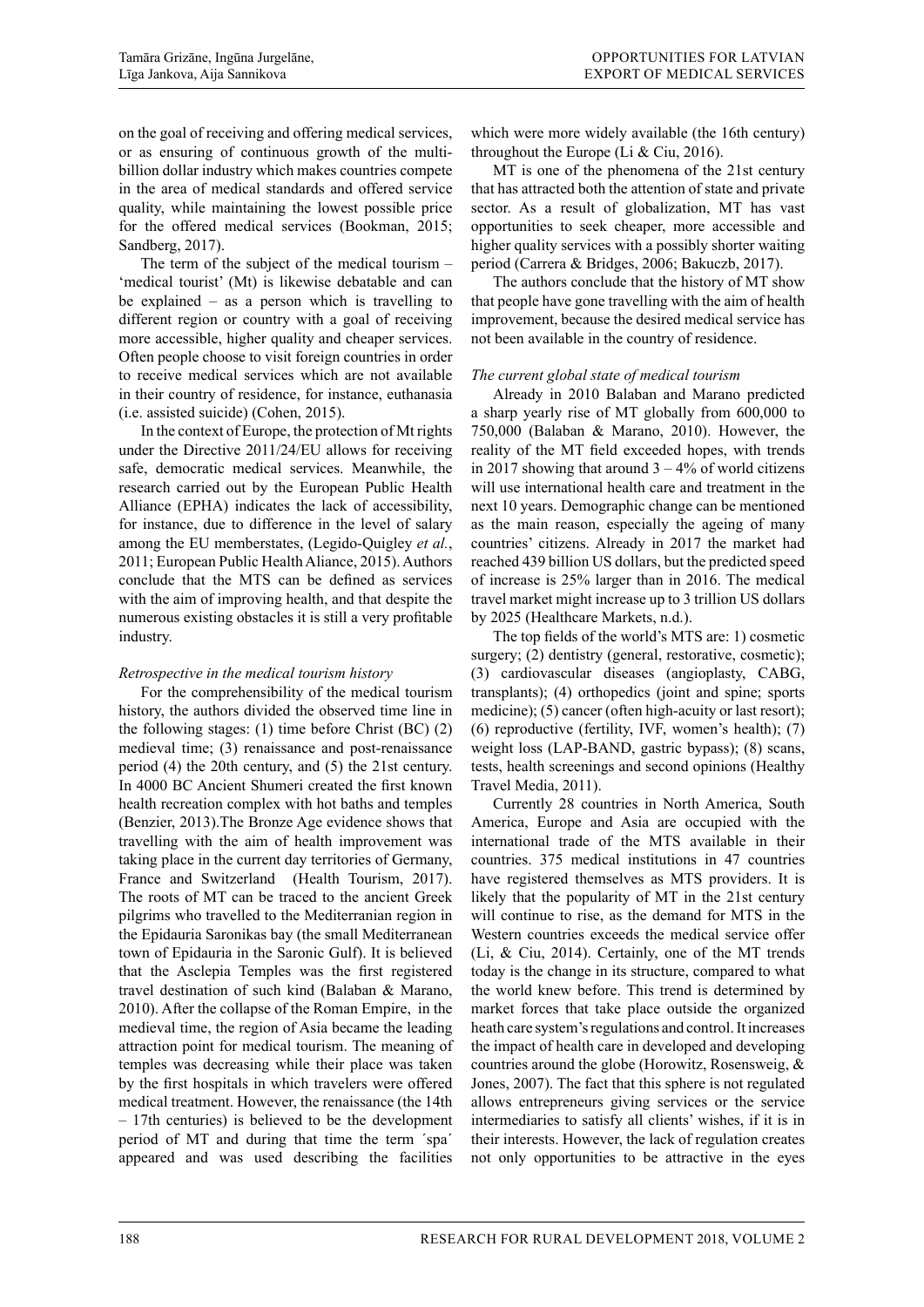of potential clients, but also threaten the quality of services. This trend is stressed by David A. Reisman (2010), expressing the risk of MTS being perceived as usual trade services and that choices may be taken merely driven by the price factor, not monitoring other quality factors. All parties involved in the health care have an undeniable need to become familiar with the MT and understand the economic, social, political, and medical forces that form this phenomenon (Horowitz, Rosensweig, & Jones, 2007).

## *Research methodology*

Creation of a world level health treatment destination for MTS export purposes is a difficult task. The analysis of scientific research of variety of authors showed that its creation depends on the following factors: (1) political oversight and social stability; (2) investments of the private and public funds in the health infrastructure; (3) tourism infrastructure (4) international flow of patients; (5) compliance with the international accreditation, which ensures oversight of quality and results; (6) price, i.e. possible savings for alternative purchase of medical procedures; (7) long-lasting outstanding clinical reputation; (8) health sector innovation and achievement history; (9) the successful implementation of good practice and modern medical technologies; (10) availability of internationally educated medical personnel. One of the main criteria for comparative analysis of countries is based on the service availability – how long the potential client has to wait in order to receive MTS, available bed places per 1000 inhabitants, insurance, travel and time costs. In order to compare the price categories in the most objective way , the authors compared the average prices (from lowest to highest) of the private clinics (in Latvia and other countries), including each economic branch (MTS criteria group), and for at least 3 services. In dentistry the following services were analyzed: (1) visits; (2) tooth hygiene; (3) tooth removal; (4) tooth fillings; (5) dental crowns; (6) acrylic implants. In plastic surgery: (1) upper eye-lid plastic; (2) breast enlargement; (3) stomach lipo-suction. Flebology prices were compared for the following services: (1) foam sclerotherapy (for one leg); (2) biological methods with biologic glue (venaseal, for one leg); (3) endovenous laser surgery (EVLT) (for one leg). Cancer diagnostics: (1) melanoma diagnostics; (2) breast cancer diagnostics; (4) prostate cancer diagnostics. Rehabilitation prices: (1) health massage (10x); (2) balneotherapy (1 x); and (3) a ten day course - medical rehabilitation (in summer). Prices were recalculated to Euro from the local currencies, based on the Bank of Latvia currency trade rate for November 29, 2017.

Price and offer analysis included the following criteria: (1) service costs in the country of origin;

(2) service costs in Latvia; (3) residence costs in a hotel in Latvia; (4) transport costs from the country of residence to Latvia; (5) average time in queue and the time spent while traveling to Latvia. Taking into account the above mentioned, the comparison was carried out based on an original method created by the authors of this research, for possible savings for the patient if one would choose MTS in Latvia based on the following equation:

$$
Aj = \frac{\sum_{i=1}^{n} Wi}{n} + \frac{\sum_{i=1}^{m} Hi}{m} + \frac{\sum_{i=1}^{k} Ri}{k},
$$
 (1)

where  $Aj$  – priority country full costs in Latvia were determined as MTS criteria group in Latvia; Wi – i cost of service; Hi – costs of hotel, Ri – travel costs from country of origin to Latvia;  $n, m, k$  – complementary number of criteria.

$$
Bj = \frac{\sum_{i=1}^{n} Wi}{n} + \frac{\sum_{i=1}^{m} Hi}{m},
$$
 (2)

where  $B_i$  – the full costs are based on the full costs of MTS criteria group in priority country; Wi – i price of service; Hi – costs of hotels; n, m – number of complementary criteria.

$$
Sj = \frac{Aj}{Bj} * 100 - 100(\%),
$$
\n(3)

where  $Sj$  – savings of the patient (%) when choosing MTS in Latvia;  $A_J$  – priority country full costs in Latvia were determined as MTS criteria group in Latvia;  $Bj$  – the full costs are based on the full costs of MTS criteria group in priority country.

By determining the MTS export possibilities the authors analyzed those MTS with whom Latvia has comparative (price, availability, historical experience) advantages in comparison with other countries.

*Medical tourism services in Latvia: history and currentsituation* 

The use of health improvement resources in Latvia can be dated back to the second half of the 18th century, when the nobles of the Dutchy of Courland for health improvement reasons used spring waters and sludge (Kemeri National Park Foundation, 2018). In the towns of Latvia, Liepaja and Cēsis, as far back as in the 19th century the Tsars of Russia and other nobles visited the sites for health improvement reasons, used swimming resorts and health improving creeks (Liepaja region tourism information bureau, 2015). The owner of Baldone, baron fon Korf received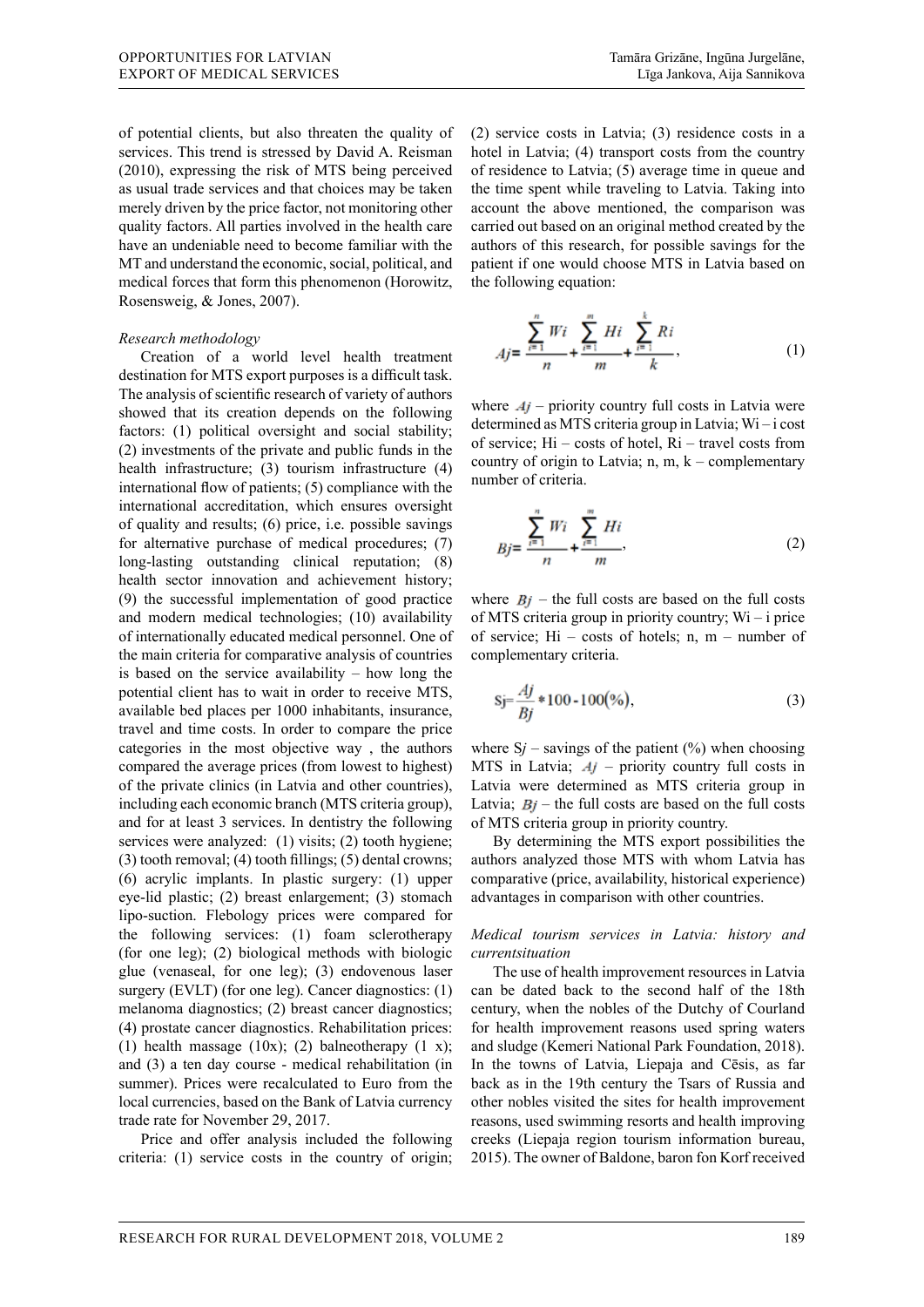from the Russian Tsar Catherina II a decree allowing him to create a sulfurwater treatment facility, and already in 1796 the resort was established, but in 1838 the Kemeru resort was opened (Kleinbergs, 1928; Grants *et al.*, 2014). In the end of the 19th century and beginning of the 20th century many travelers arrived from other parts of Russia, as well as other countries. Until 1914 in Kemeru resort the number of treated persons reached as many as 8300 per year (Bērziņš, 1978). The number of visitors attending sulfur bath resort in Kemeri during a single week in the summer of 1928 reached 2410. Visitors from Lithuania, Finland, Sweden, Poland etc., represented different social levels – from janitors to factory workers that were treated for neurological, digestive, gynecological diseases, as well as received the weight loss treatment. Heart, asthmatic diseases were treated in a specialized Birinu sanatorium established in 1925, while tuberculosis and other respiratory problems were treated in Tervete sanatorium. The availability of awide variety of treatment and tourism infrastructure, good bus and train connections, possibility to rent a car, take part in excursions and listen to symphonic music should be noted (Lībietis, 1928; 1938). During the German occupation in the WW II the treatment facilities and technical means of Kemeru resort were dismantled and taken away while the buildings were left intact. From 1945 a slow renewal of the resort took place. In the Soviet Union the Kemeri resort was a well-known and popular resort. Altogether six standalone facilities were built in the resort. In 1967 a new facility was built in Jaunkemeri, which was included in the Kemeri resort system. In 1971 Kemeri was given the state-level resort status of the whole Soviet Union which allowed toreceive additional financial aid from Moscow, as well as an increase of the overall number of employed personnel and construction of further extensions. Unfortunately, nowadays in Kemeri resort there is no functional facility. In Jaunkemeri only the rehabilitation resort "Jaunkemeri" and the resort "Jantarnij bereg", owned by the Chancellery of President of Russian Federation, are in operation. This centre of rehabilitation continues the use of Kemeri biologically active resources – sulphur water, bromium mineralwater and natural peat sludge (Grants *et al.*, 2014).

The authors concluded that historically Latvia has been a health tourism destination due to the fact that during the hay days of the resorts the visitors were sent to these facilities on basis of the doctor's prescription, and were treated to full-fledged health treatment procedures. However, nowadays it is important not to mix health tourism with MT, although in Latvian a stand-alone definition for the term is not available and other instances describe MT as a part of health tourism. Thus, the beginning of MT can be

traced back to the post-renewal of independence in 1990ies, when in statistics those visitors which were visiting the country with the clear purpose of health improvement through purchase of MTS, were placed into this segment. However, such segmentation and the lack of statistical observations seriously influenced the development of the present day MT in Latvia.

After the economic crisis of 2009, a more active approach to tourist attraction was started, which resulted in the creation of the private clinic alliance 'Baltic Care.´ Its purpose was to attract foreign clients by combining the best known private clinics of Latvia and specialists in one place. The alliance includes 16 clinics which ensure such services as plastic surgery, vein treatment, dermatology, treatment of infertility, dentistry, traumatology, diagnostics, oncology and other services (Baltic Care, 2017).

Based on the data of the *Health Inspectorate* of *Latvia,* in 2017 there were 44 health facilities registered as MTS providers. The largest part of them were located in Riga, Jurmala and Sigulda, respectively 62%, 14% and 5%, but in Ludza, Priekule, Adazi county, Liepaja, Daugavpils, Krimulda, Balvi and Rezekne – 2% (LR VMVI, 2017).

'Baltic Care' ensures the following MTS (respective number of facilities): (1) flebology  $-7$ ; (2) proctology  $-4$ ; (3) ceratoplastics  $-2$ ; (4) treatment of fertility services  $-2$ ; (5) atmology  $-2$ ; (6) eyelid plastics  $-10$ ; (7) oncology diagnostics  $-6$ ; (8) cyberknife services  $-1$ ; (9) dentistry  $-12$ ; (10) melanoma treatment  $-3$ ; (11) prostate cancer treatment  $-4$ ; (12) plastic surgery  $-9$ ; (13) rehabilitation services  $-10$ ; (14) gastric bypass services are offered by two institutions (Baltic Care, 2017).

## **Results and Discussion**

The health insurance system (Table 1) ensures that all inhabitants frompriority countries should have state paid health insurance, however, lately inhabitants have been purchasing additional private insurance. Currently as many as 6% of inhabitants have additional health insurance. The insurance does not cover dentistry services for the grown-ups, cosmetic, vision procedures and diagnosis. Patients have to co-finance almost every service up to 14% and every treatment has the highest price margin (The Commonwealth Fund, 2017). If the insurance does not cover services or covers them partly then the Mt, according to Milsteine & Smith (2006), chooses a service in a different country.

The availability of beds in priority countries for Latvia, according to the 2015 data, show some of the worst results in Europe (Table 1), Sweden being in the worst situation (OECD, 2017). Patients have to wait in queues also for paid services, according to the data for the year 2016. Euro Health Consumer index is a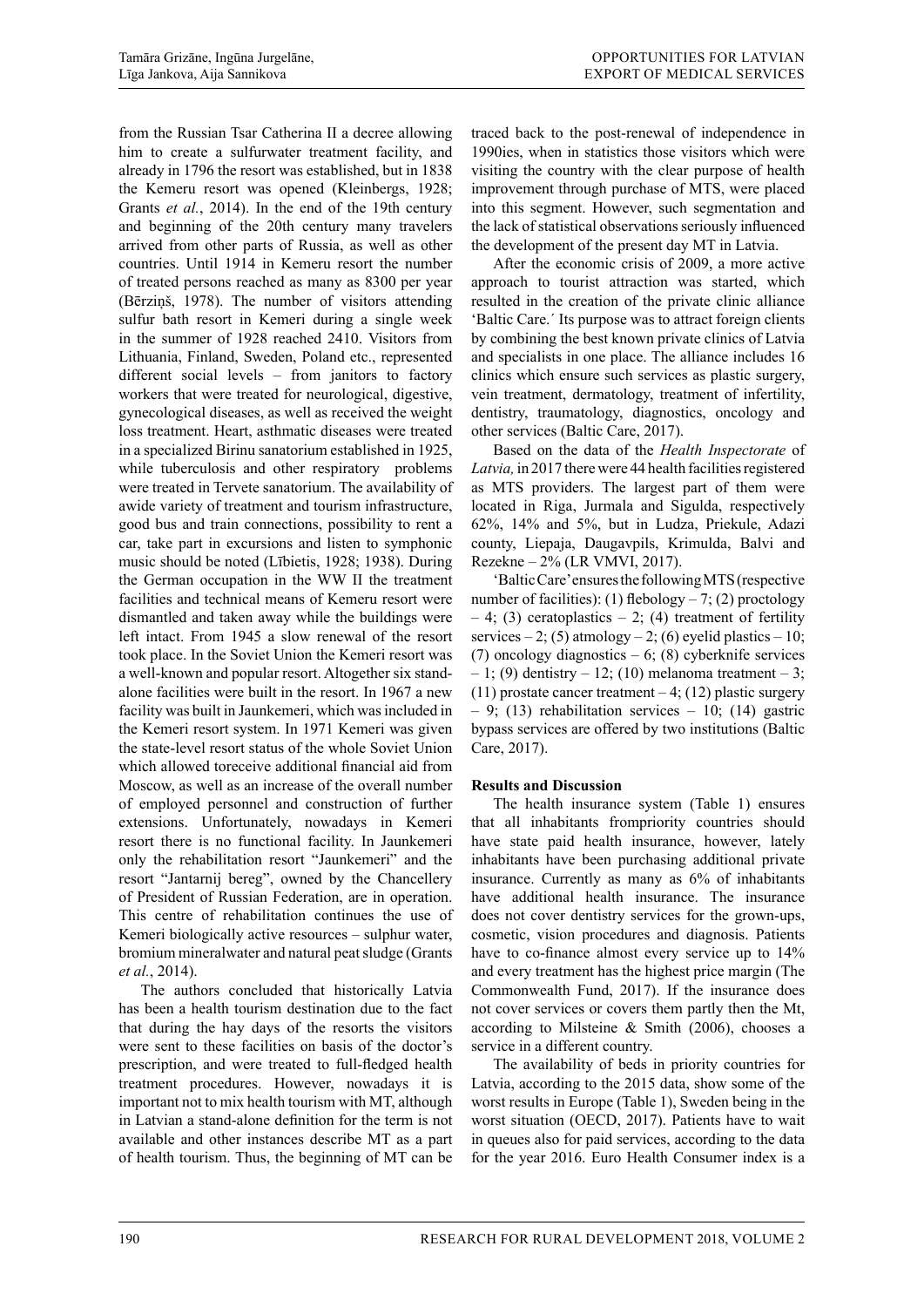Table 1

| Criteria                       | LV            | GB                | IE                | FI                | NO.               | <b>SE</b>         |
|--------------------------------|---------------|-------------------|-------------------|-------------------|-------------------|-------------------|
| Insurance Type                 | private       | state/<br>private | state/<br>private | state/<br>private | state/<br>private | state/<br>private |
| Free beds per 1000 inhabitants | 5.7           | 2.6               | 3.0               | 4.4               | 3.8               | 2.4               |
| Maximum waiting time           | not specified | 4 months          | 9 months          | 6 months          | Individuāli       | 3 months          |

## **Priority countries: Summary of Insurance Types, Free beds per 1000 inhabitants and Maximum waiting time**

topical problem in these countries (Health consumer Powerhouse, 2016). Long queues for services have stimulated the creation and purchase of private health insurance, which financially is not available to every citizen. Therefore, many citizens are investigating health service opportunities outside of their own country borders in order to receive the needed medical services, as it has been underlined by Michael, et al. (2007).

When calculating the possible savings (in percentage) Sj, if Mt has chosen MTS in Latvia (Fig.1), it was determined that the Norwegian patients hold the highest export potential. The only service which is not financially feasible in Latvia for them is the melanoma diagnostics, which is muchcheaper in Norway, in comparison. Financially the most economical is to carry out rehabilitation course, which in total allows to save  $\epsilon$  1303,87. In the meantime, for Mts from Sweden it is far more economical to carry out cosmetic procedures – endovenous laser surgery procedure, which in total allows to save  $\epsilon$  1504,69, while just the eyelid surgery holds  $\epsilon$  896,26 savings. In the meantime, for patients from Finland the only service which is not feasible to be carried out in Latvia is the melanoma diagnostics, but breast enlargement procedures in Latvia in comparison are 72% cheaper. The potential patients from Ireland would not choose Latvia to perform acrylic implant injection procedures, as well as melanoma diagnostics, because

in Ireland the overall costs are lower than those in Latvia, combined with the transport and living costs. Financially the most profitable for them is to carry out rehabilitation course which allows for a  $\epsilon$  3337,40 savings, as well as eyelid surgery procedures, which allow to save  $\epsilon$  2677,40. Misunderstanding the fact that geographically the distance from Ireland and Great Britain to Latvia is similar, the Mt from Great Britain would get the largest savings from purchasing services in Latvia by choosing arehabilitation course totalling at  $\epsilon$  4967,00, or eyelid surgery –  $\epsilon$  2203,16 in savings.

When summarizing the information about the price and full service comparison (Fig. 1), it can be concluded that Latvia has MTS export potential in the following countries and MTS: (1) Norway – rehabilitation and acrylic implants; (2) Sweden – endovenous laser surgery and eyelid surgery; (3) Finland – rehabilitation and breast cosmetic surgery; (4) Ireland – rehabilitation and eyelid surgery and (5) Great Britain – rehabilitation and eyelid surgery.

In order to successfully fulfill MTS export possibilities, the authors carried out MT SWOT analysis of Latvia. The strong traits included: (1) the number of available medical institutions and the quality personnel; (2) diagnostics of such medical sub-categories as plastic surgery, rehabilitation, oncology, flebology, high level professional output; (3) competitive price levels in MTS in comparison



Figure 1. Percentage of possible gains from choosing medical tourism services in Latvia.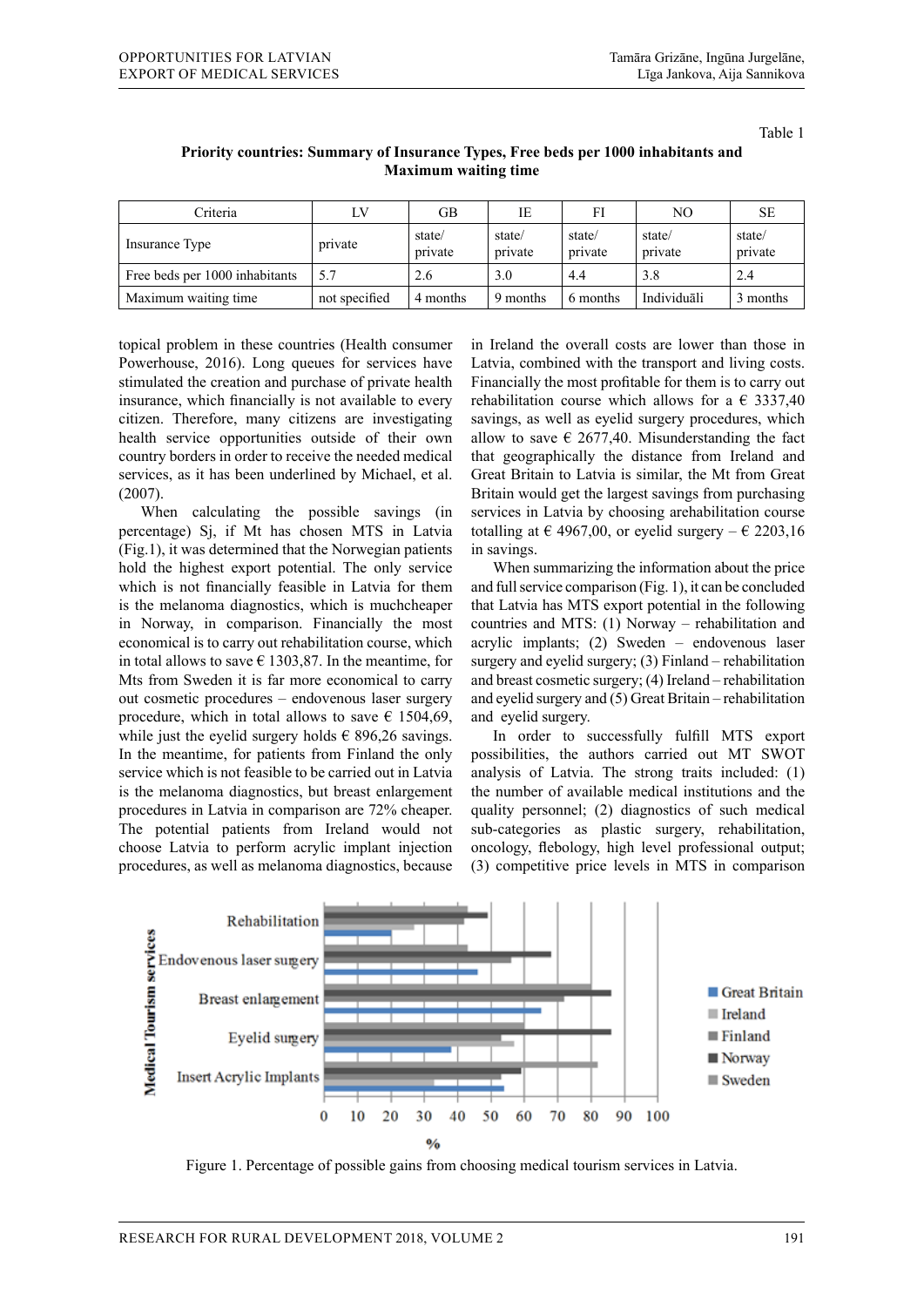with priority countries; (4) non-limited access to paid services offered by private clinics. The weak points included: (1) lack of legal regulation; (2) lack of communication with foreign Mts about the licences of private clinics and other quality aspects; (3) lack of information about the possibilities to cover MTS costs in other countries. Some of the threats for MTS included: (1) language barrier; (2) with the increase and spread of MT the market developments increase competition with the service providers from the third countries; (3) the damage created to the MT industry by cheaper and less qualified service providers; (4) changes of law, larger financing for medical capacity in the priority countries; (5) the overall knowledge of all aspects connected to MT; (6) an increase of price, the reduction of competitiveness. As a result of the MT SWOT, the authors identified multiple possibilities: (1) medical associations should create the trustworthy service provider lists; (2) increase and development of MT market in the EU; (3) creation of a common connected MT legal regulation; (4) cooperation possibilities with the tour operators; (5) the geographical advantage of Latvia and use of possibilities by participation in the EU; (6) leading of competitive MTS in export markets; (7) carrying out monitoring of tendencies in the target markets, in order to adapt and support MTS export capabilities.

## **Conclusions**

1. Since the second half of the 18th century Latvia has been a destination of health tourists owing to its provided health effects from usingspring waters and sludge. The development of resorts

attracted Mts looking for neurological,digestive, gynecological, heart, tuberculosis and respiratory system disease treatment as well as for weight management – it was a historical basis on which the present day MT of Latvia was built.

- 2. The beginnings of the MT in Latvia can be traced back to the 1990ies when in statistics a segmentation of foreign tourists arriving with the aim of receiving health improvement services was carried out. Nonetheless, the segmentation of statistics and the lack of thrustworthy statistics has influenced the present MT development, especially because Latvia has to develop the MT service export possibilities.
- 3. Latvia should use the MT service export possibilities in the priority countries by offering certain services to specific countries: to Norway – rehabilitation and insertion of acrylic implants; to Sweden – endovenous laser surgery and eyelid surgery; to Finland – rehabilitation and breast enlargement; to Ireland – rehabilitation and eyelid surgery and Great Britain – rehabilitation and eyelid surgery.
- 4. In order to successfully fulfill the practical MT export possibilities, the MT of Latvia has to avert the problems in the legal regulation eliminate drawbacks in communication with the foreign medical tourists about the licences of the private clinics; to ensure the availability of information about the possibilities to receive MT services; as well as to use the existing advantages of the medical tourism of Latvia.

# **References**

- 1. Bakuczb, M., Hoz-Correra, A., & Muñoz-Leiva, F. (2017). Past themes and future trends in medical tourism research: A co-word analysis. *Tourism Management Journal*, 65, 200–211. DOI: 10.1016/j. tourman.2017.10.001.
- 2. Balaban, V., & Marano, C. (2010, March). Medical tourism research: A systematic review [Abstract]. International Journal of Infectious Diseases, 14(1), e135–e135. DOI: 10.1016/j.ijid.2010.02.1784.
- 3. Baltic Care. (2017). *Klīnikas*. (Clinic). Retrieved February 12, 2018, from: http://www.balticcare.eu/lv/ klinikas-1/. (in Latvian).
- 4. Benzier, D. (2013). *Historical Background of Medical Tourism.* Medical Tourism website. Retrieved February 12, 2018, from: http://www.medicaltourism.com/blog/historical-background-of-medicaltourism-2/.
- 5. Bērziņš, J. (1978). *Rīgas iedzīvotāju atpūtas vietas II Rīga 1860*–*1917*. (Recreation places of Riga's inhabitants' II Riga, 1860–1917) Riga: Zinatne. (in Latvian).
- 6. Bookman, M. (2015). *Medical Tourism in Developing Countries*. 6th edition. United Kongdom: Palgrave Macmillan.
- 7. Bookman, M., & Bookman, K. (2007). *Medical Tourism in Developing Countries.* Basingstoke: Palgrave Macmillan.
- 8. Carrera, P., & Bridges, J. (2006). Globalization and healthcare: Understanding health and medical tourism. *Expert Review Pharmacoeconomics Outcomes Research*, 6, 447–454. DOI: 10.1586/14737167.6.4.447.
- 9. Cohen, I. (2015). *Patients with Passports: Medical Tourism, Law, and Ethics*. Oxford: Oxford University Press.
- 10. Edelheit, J. (2008). Defining medical tourism or not? *Medical Tourism Magazine*, 5, 9–10 DOI: 10.5267/j. msl.2014.7.021.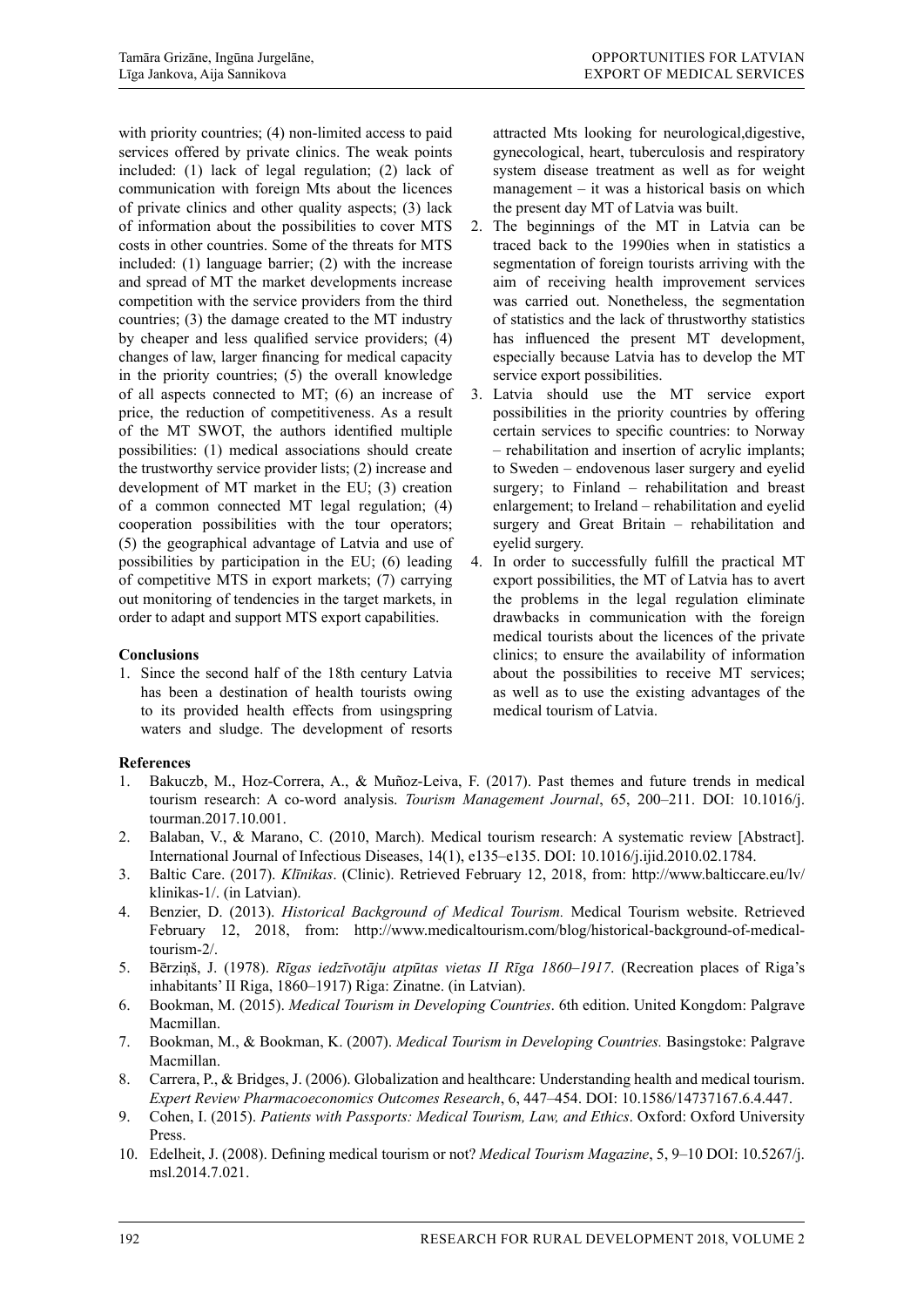- 11. European Public Health Alliance. (2015). Closing Gaps, Stimulating Health Equty: EPHA Report un the Implementation of the Cross-border Healthcare Directive. Brussels. Retrieved February 15, 2018, from: http://v2.epha.org/IMG/pdf/EPHA\_Report\_Cross\_border\_Healthcare\_final\_Oct15.pdf.
- 12. Grants, P., Bukovska, N., Stepiņa, D., & Straube, A. (2014). *Tematiskais plānojums "Ķemeru attīstības vīzija".* (Thematic Planning of Kemeri Development Vision) Retrieved February 12, 2018, from: https:// www.jurmala.lv/docs/j14/x/j140243\_KEMERU%20VIZIJA.pdf. (in Latvian).
- 13. Health consumer Powerhouse. (2016). *Euro Health Consumer Index 2016*. Retrieved February 5, 2018, from: https://healthpowerhouse.com/files/EHCI\_2016/EHCI\_2016\_report.pdf.
- 14. Healthcare Markets. (n.d.). Retrieved September 5, 2017, from *International Medical Travel Journal* (IMTJ) website, Retrieved February 5, 2018, from: https://www.imtj.com/resources/healthcare-markets/.
- 15. Health-Tourism.com (2012). *The history of medical tourism.* Health-Tourism.com website. Retrieved March 14, 2018, from: http://health-tourism.com/medical-tourism/history/.
- 16. Healthy Travel Media. (2011). *Medical Tourism Statistics & Facts. Patients Beyond Borders.* Retrieved March 11, 2018, from: https://patientsbeyondborders.com/medical-tourism-statistics-facts.
- 17. Horowitz, M.D., Rosensweig, J.A., & Jones, C.A. (2007). Medical Tourism: Globalization of the Healthcare Marketplace. *MedGenMed,* 9 (4), 33. Retrieved February 5, 2018, from: https://www.ncbi.nlm.nih.gov/ pmc/articles/PMC2234298/.
- 18. Kleinbergs, A. (1928). *Baldones sēravoti. Latvijas Republika desmit pastāvēšanas gados*. (Sulfur of Baldone. The Republic of Latvia for ten years) Rīga: Pētersona spiestuve. (in Latvian).
- 19. Ķemeru nacionālā parka fonds. (Kemeri National Park Foundation) (2018). *Ķemeru kūrorta vēsture.* (Spa History of Kemeri) Retrieved February 2, 2018, from http://www.kemerunacionalaisparks.lv/?r=135. (in Latvian).
- 20. Legido-Quigley, H., Passarani, I., Knai, C., Busse, R., Palm, W., & Mckee, M. (2011). Cross-border healhtcare in the European Union: claritfying patients'rights. *BMJ* (Clinical research ed.), 342:d296. DOI: 10.1136/bmj.d296.
- 21. Li, H., & Cui, W. (2014). History of medicine. Patients without borders. The historical changes of medical tourism. *University of Westwrn Ontario Medical Journal* (UWOMJ) 83(2), 22.
- 22. Liebietis, J. (1928). *Ķemeru sēravoti. Latvijas Republika desmit pastāvēšanas gados.* (Sulfur of Kemeri. The Republic of Latvia for ten years) Rīga: Pētersona spiestuve. (in Latvian).
- 23. Liepājas reģiona tūrisma informācijas birojs (2015). *Tūrisma ceļvedis Liepāja un apkārtne*. (Tourist guide for Liepaja and its surroundings) Liepāja: LRTIB. (in Latvian).
- 24. Lībietis, J. (1928, July). *Ieradušos peldviesu saraksts*. (Flower List of Emergency) Ķemeru ziņas, 2, pp. 10–15. (in Latvian).
- 25. Lībietis, J. (1938, August). *Kas jāzina un jāievēro Ķemeru peldviesim*? (Who needs to know and adhere to Kemer's bath-house?) Ķemeru ziņas, 13, pp. 5–16. (in Latvian).
- 26. LR MK (Latvijas Republikas Ministru kabinets) (2014)."Latvijas tūrisma attīstības pamatnostādnes 2014.– 2020. gadam", (Quidelines of Latvian tourism development for 2014–2020) Riga: LR MK. (in Latvian).
- 27. LR VMVI (Latvijas Republikas Veselības ministrija Veselības Inspekcija). (2017). Ārstniecības iestādes, kas reģistrējušās medicīnas tūrisma pakalpojumu sniegšanai. (Register of Medical institutions for the provision of medical tourism services) Retrieved February 12, 2018, from: http://www.vi.gov.lv/lv/ veselibas-aprupe/medicinas-turisms. (in Latvian).
- 28. Lunt, N., & Carrera, P. (2010). Medical tourism: Assessing the evidence on treatment abroad. *Maturitas*, 66, 27–32. DOI: 10.1016/j.maturitas.2010.01.017.
- 29. Lunt, N., Horsfall, D., & Hanefeld, J. (2016). Medical tourism: A snapshot of evidence on treatment abroad. *Maturitas,* 88, 37-44. DOI: 10.1016/j.maturitas.2010.01.017.
- 30. Mainil, T., Eijgelaar, E., Klijs, J., Nawijn, J., & Peeters, P. (2017). Research for TRAN Committee Health tourism in the EU: a general investigation. European Parliament, Brussels: Policy Departament for Structural and Cohesion Policies. DOI: 10.2861/951520.
- 31. Majeed, S., Lu, C., & Javed, T. (2017). The journey from an allopathic to natural treatment approach: A scoping review of medical tourism and health systems. *European Journal of Integrative Medicine*, 16, 22–32. DOI: 10.1016/j.eujim.2017.10.001.
- 32. Medical Tourism Association (2017). Medical Tourism FAQ's. Medical Tourism Association website [accessed 17 November 2017]. Retrieved February 2, 2018, from: http://www.medicaltourismassociation. com/en/medical-tourism-faq-s.html.
- 33. Milstein, A., & Smith, M. (2006). America's New Refugees Seeking Affordable Surgery Offshore. *The New England Journal of Medicine*, 20. DOI: 10.1056/NEJMp068190.